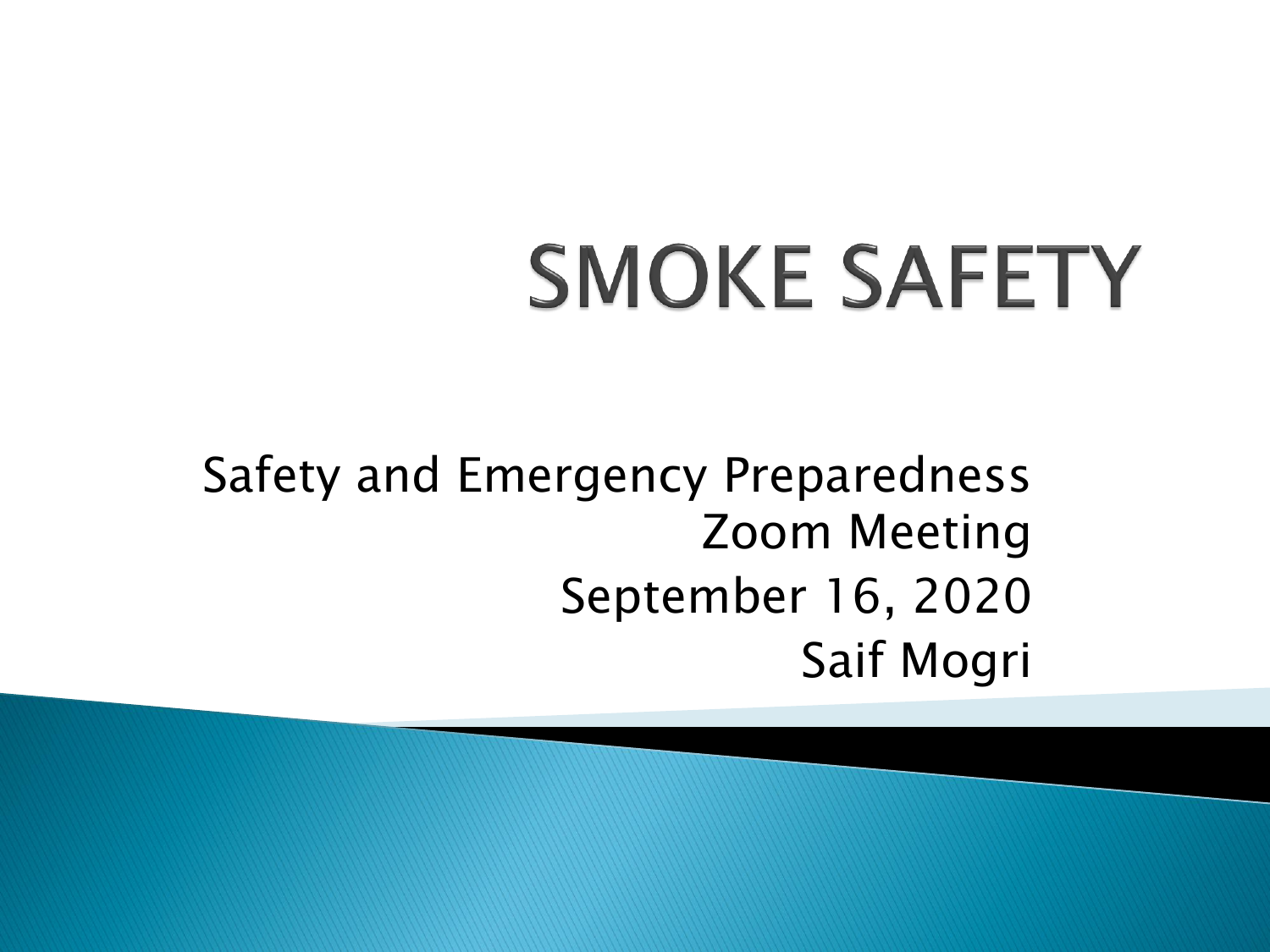

#### Smokey Downtown DOWNTOWN LA

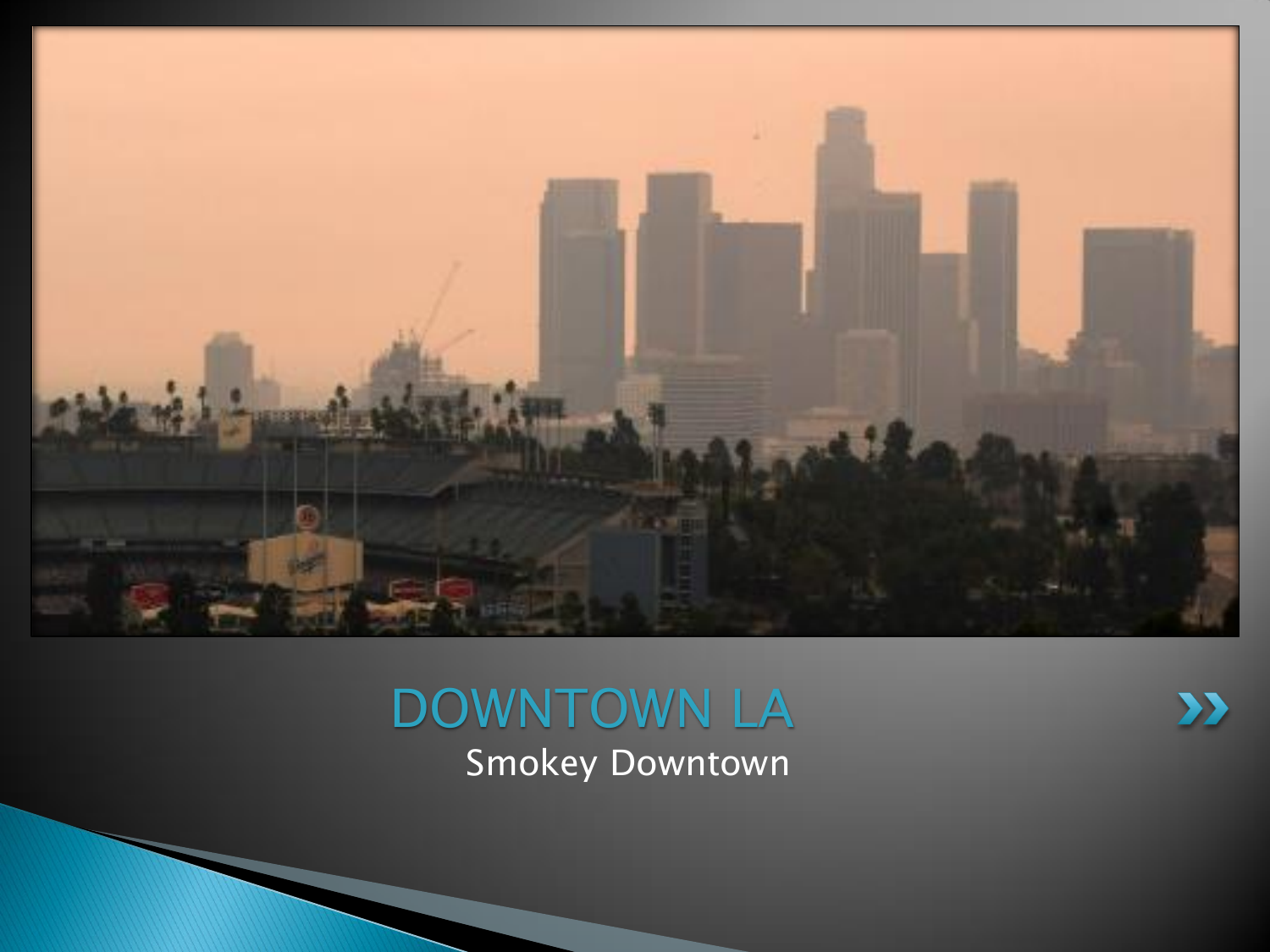#### SMOKE FROM FIRES CAN RESULT IN POOR INDOOR AIR QUALITY

- ▶ People who have heart or lung diseases, like heart disease, lung disease, or asthma, are at higher risk from wildfire smoke.
- ▶ Older adults are more likely to be affected by smoke. This may be due to their increased risk of heart and lung diseases, can lead to pre-mature deaths
- ▶ Children are more likely to be affected by health threats from smoke. Children's airways are still developing and they breathe more air per pound of body weight than adults. Also, children often spend more time outdoors engaged in activity and play.

and the contract of the contract of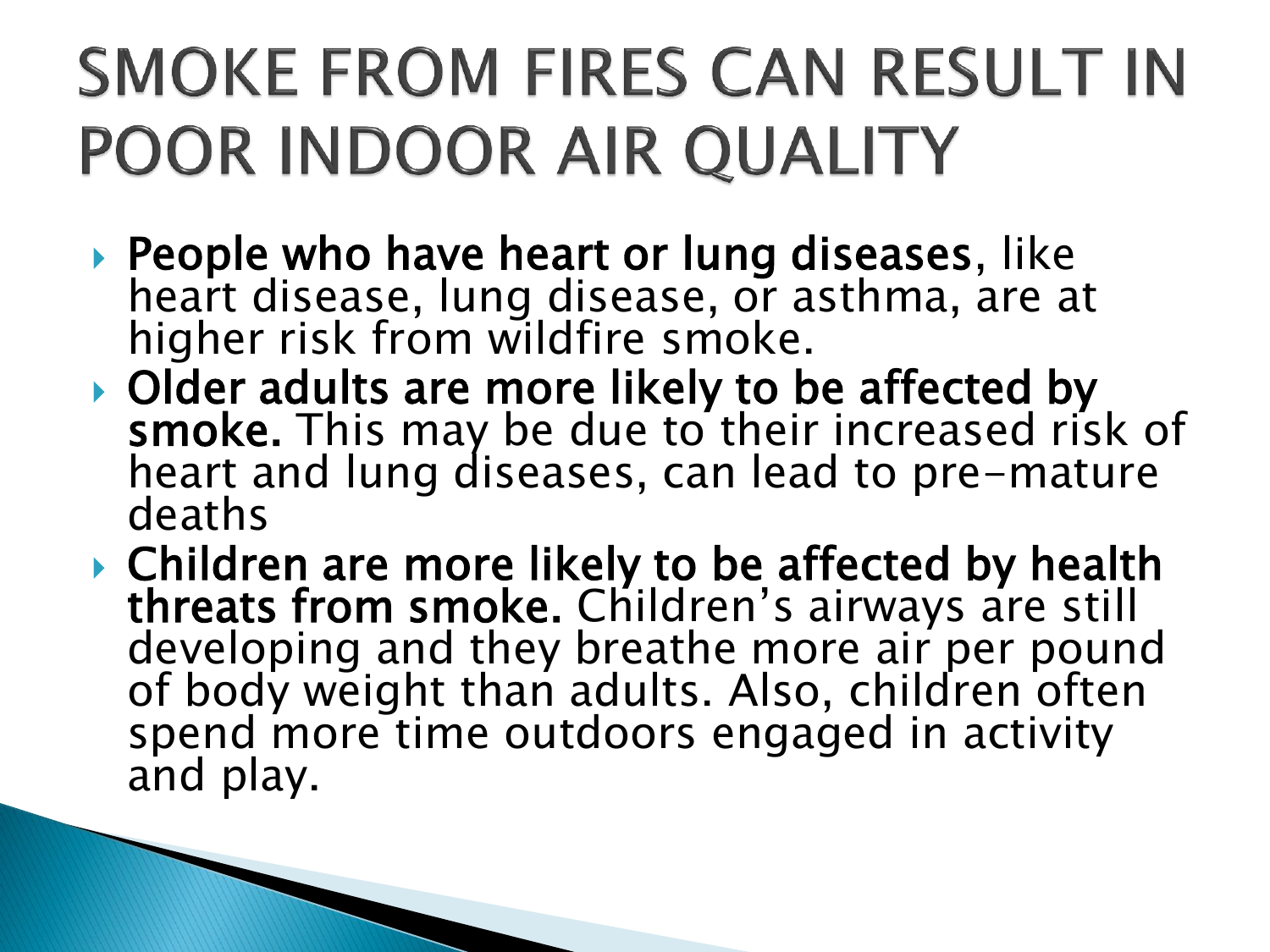## **SMOKE CAN ENTER VIA**

- ▶ Natural Ventilation through open windows and doors
- ▶ Mechanical Ventilation through fans and vents
- Infiltration Through cracks in windows/doors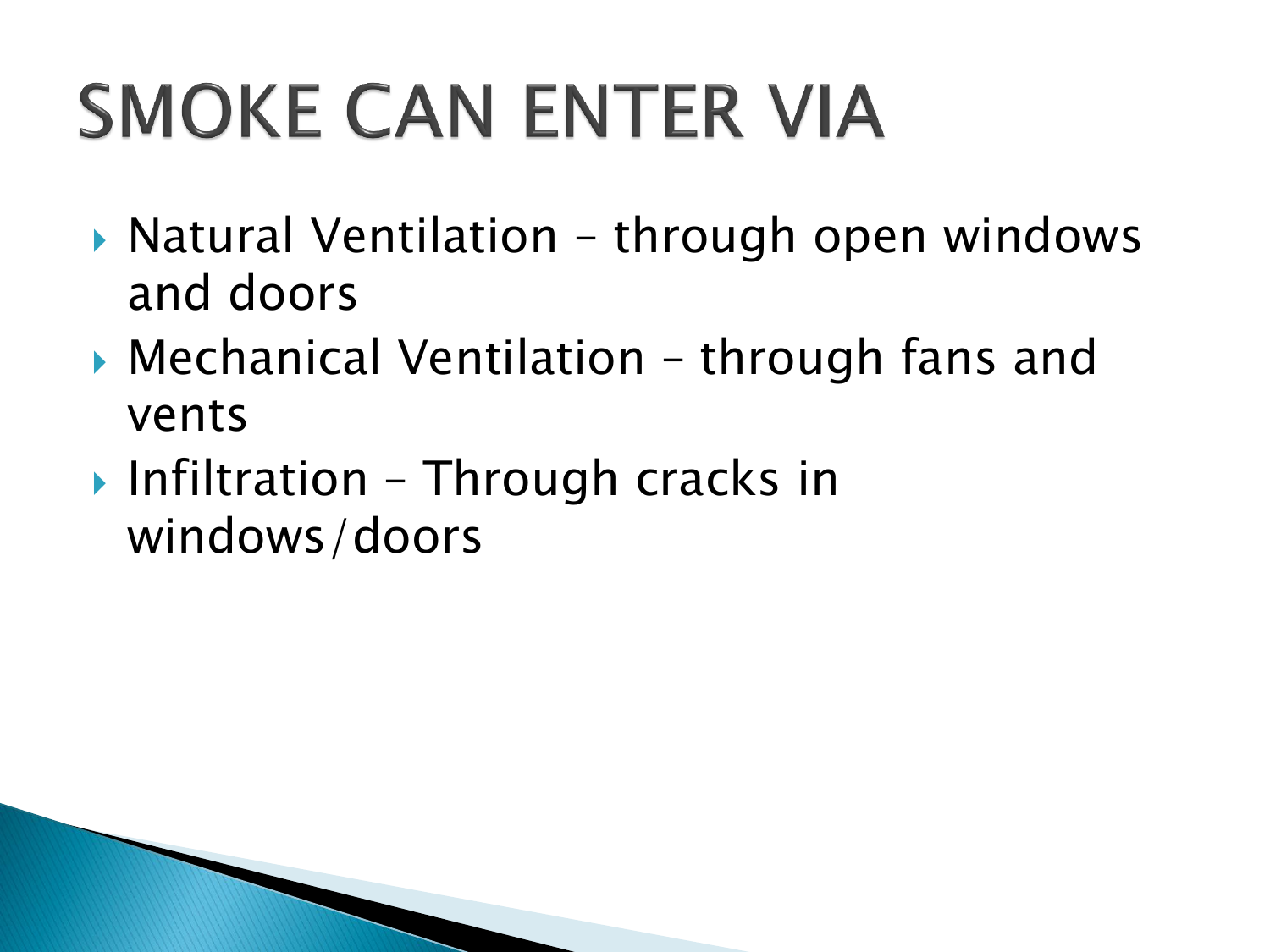## **ACTIONS DURING FIRE EVENT**

- Keep windows/doors closed
- ▶ Put towels near cracks and openings
- Use fans to cools down
- ▶ Reduce smoke from entering your home
- HVAC
	- Use recirculation if available, including in your cars
	- Use High Efficiency filters if available
- Wear Masks, specially outside
- Use Portable Air Cleaner